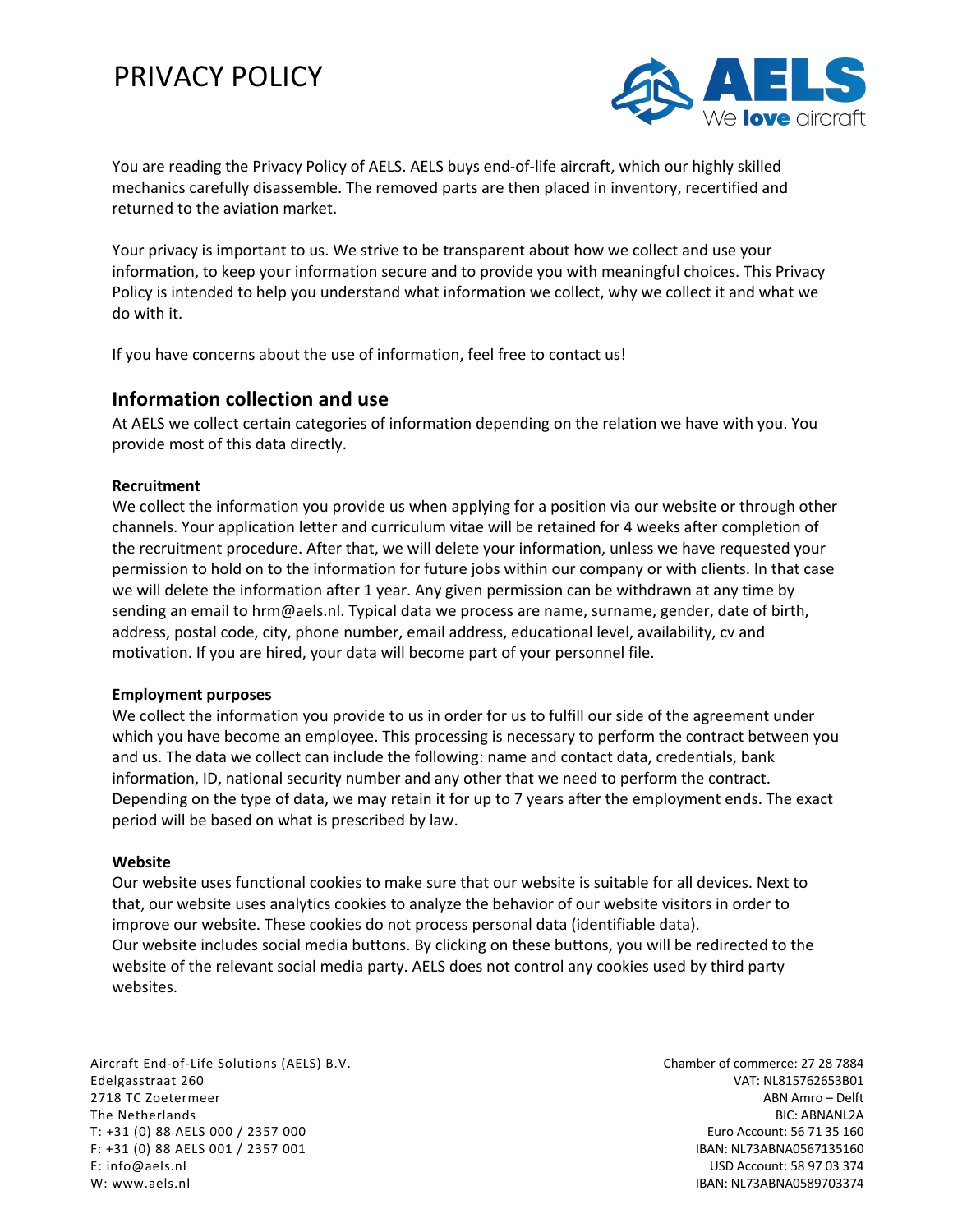# PRIVACY POLICY



Furthermore, AELS collects information from suppliers and other business relations. This information will exist of personal data, i.e. name, function title, phone number and email address. This information will be retained for as long as the business relationship is in place. It is possible that we share your information.

# **Your rights and how to exercise them**

You have the right to (re)view or request changes to be made to your information. You also have the right to restrict or limit the way in which your information is used by us.

You can request that we delete your information and we will carry out this request unless certain exceptional reasons arise permitting AELS to keep certain information about you, for example: we may keep information if we need to do so to comply with a legal obligation, to resolve disputes and to enforce our agreements.

You have the right to obtain a copy of your information in an easily accessible format. In certain circumstances, you can also request that we transfer some of your information to third parties. AELS will help you exercise these important rights. If you want to exercise your rights, please send an email to hrm@aels.nl stating your request.

# **Data Storage**

### **Microsoft office 365**

All e-mail from AELS is hosted by Microsoft Office 365. When you send us an e-mail, it will be stored at the servers from Microsoft Office 365.

### **Website**

The website and back-ups of our website are hosted at Savvii B.V. Data that you left behind on the website of AELS will be saved on the servers of Savvii B.V.

### **Data server**

Our HRM-files are located on a data server at Feka ICT, based in Mijdrecht, The Netherlands.

# **Security and data retention**

AELS uses a variety of security technologies and procedures to help protect your personal data from unauthorized access, use or disclosure. For example, we store the personal data you provide on computer systems that have limited access and are in controlled facilities. When we transmit highly confidential data over the Internet, we protect it through the use of encryption.

AELS will retain your information only for as long as is necessary for the purposes set out in this Privacy Policy. If you no longer want AELS to use your information to provide you with the Services, you can contact AELS. We will delete the information we hold about you, unless AELS needs to retain and use your information to comply with our legal obligations, to resolve disputes or to enforce our agreements.

Aircraft End-of-Life Solutions (AELS) B.V. Edelgasstraat 260 2718 TC Zoetermeer The Netherlands T: +31 (0) 88 AELS 000 / 2357 000 F: +31 (0) 88 AELS 001 / 2357 001 E: info@aels.nl W: www.aels.nl

Chamber of commerce: 27 28 7884 VAT: NL815762653B01 ABN Amro – Delft BIC: ABNANL2A Euro Account: 56 71 35 160 IBAN: NL73ABNA0567135160 USD Account: 58 97 03 374 IBAN: NL73ABNA0589703374